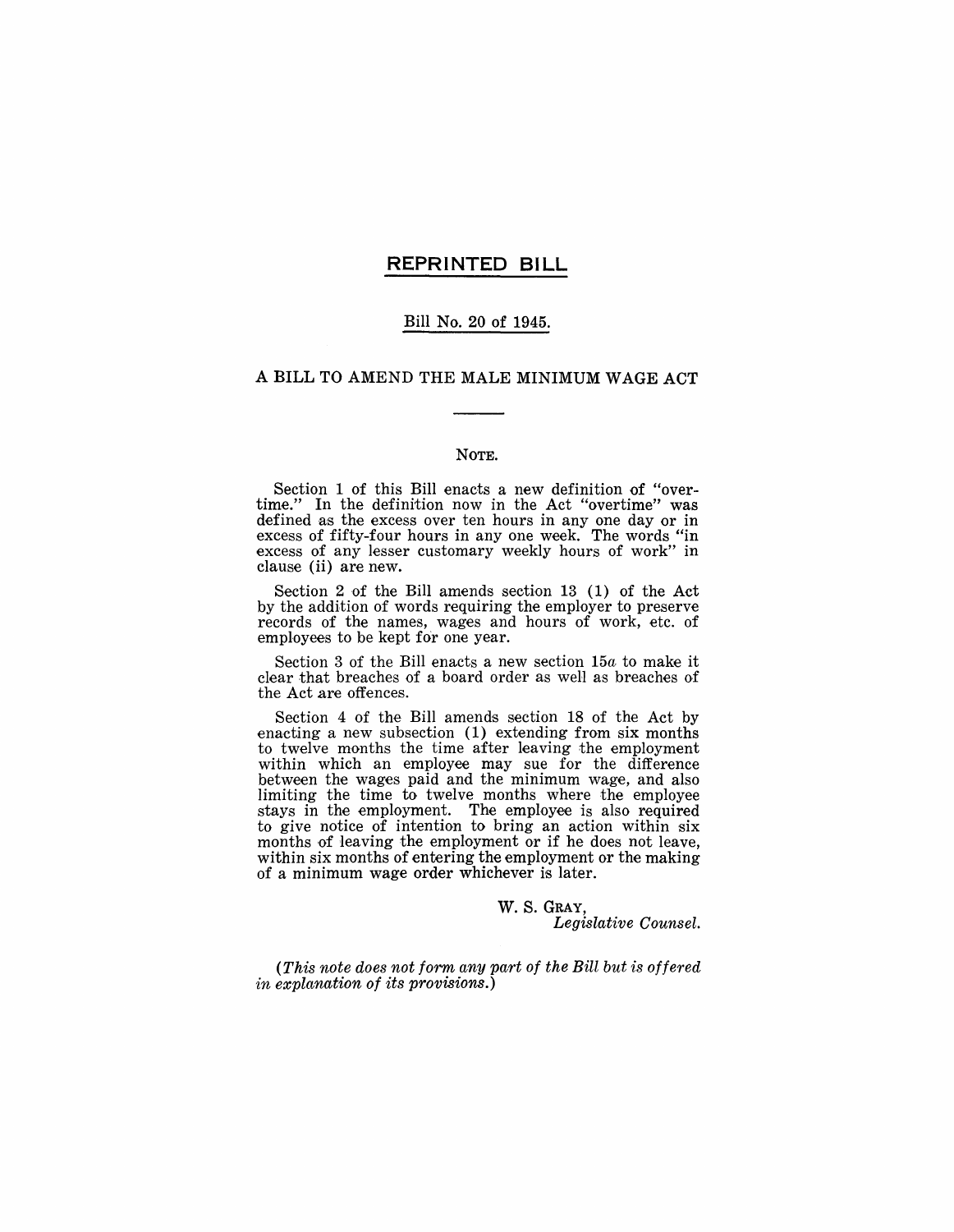## **BILL**

#### No. 20 of 1945.

An Act to amend The Male Minimum Wage Act.

#### *(Assented to* , 1945.)

HIS MAJESTY, by and with the advice and consent of the Legislative Assembly of the Province of Alberta, enacts as follows:

*1. The Male Minimum Wage Act,* being chapter 282 of the Revised Statutes of Alberta, 1942, is hereby amended as to section 2 by striking out paragraph *(f)* thereof and by substituting therefor the following:

- *"(f)* 'Overtime' means any time worked by an employee,-
	- "(i) during anyone day in excess of eight hours or during any time which is not included in the hours of work prescribed pursuant to *The Hours of Work Act* or is in excess of any lesser customary daily hours of work of any employee;
	- "(ii) during anyone week in excess of forty-eight hours or during any time which is not included in the hours of work prescribed pursuant to *The Hours of Work Act* or is in excess of any lesser customary weekly hours of work of any employee ;"

2. The said Act is further amended as to section 13 by adding at the end of subsection (1) thereof the following words: "and shall preserve all such records for a period of at least one year after each has been made".

**3.** The said Act is further amended by adding immediately after section 15 thereof the following new section:

*"15a.* Any order made by the Board shall have the same force and effect as if it were contained in and formed a part of this Act, and any person who contravenes any such order shall be guilty of an offence and unless a penalty is elsewhere in this Act provided for such offence, shall be liable on summary conviction to a penalty of not more than five hundred dollars, and in the case of a second or subsequent offence shall be liable on summary conviction to a penalty of not more than five hundred dollars and costs, and in default of payment to imprisonment for a period of not more than six months and to the suspension or cancellation of any license held by him under *The Licensing of Trades and Businesses Act."*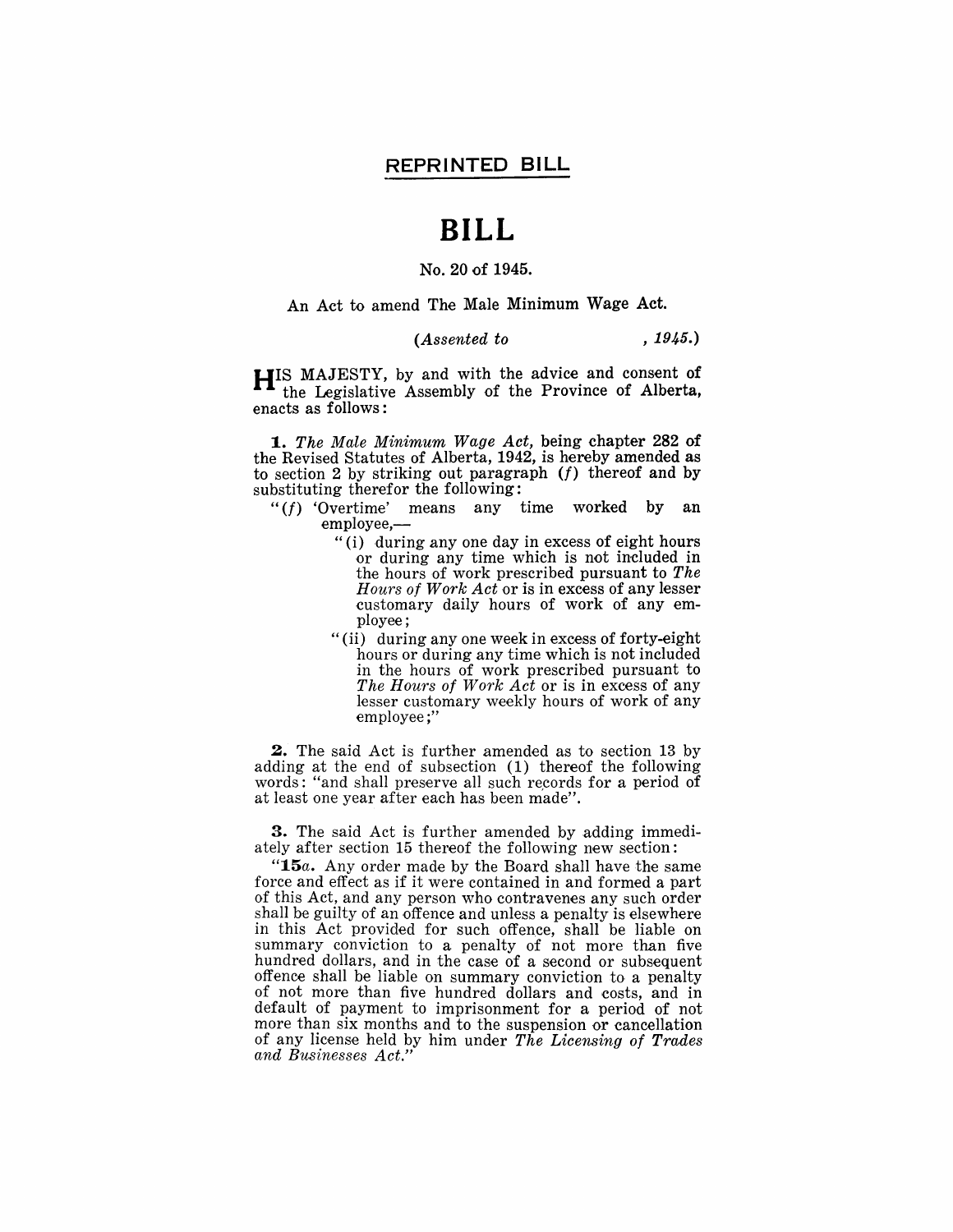4. The said Act is further amended as to section 18 by striking out subsection (1) thereof and by substituting therefor the following:

" $18$ .-(1) If any employee is paid less than the minimum wage to which he is entitled under this Act, the employee shall be entitled to recover from his employer, in a civil action, the difference between the amount paid and the amount of the minimum wage, with costs of action; but no action shall be brought by an employee under this section whether before or after the termination of the services, unless the action is commenced within twelve months from the date upon which the cause of action first accrued, and unless,-

- " $(a)$  where the employee has terminated his services, he gives notice in writing to the employer within six months of his leaving the employment of his intention to bring an action as provided for herein;
- $"(b)$  where the employee has not terminated his services, he gives notice in writing to his employer within six months of the making of a minimum wage order affecting his employment, or within six months of his entry into the employment, whichever event is later, of his intention to bring an action as herein provided."

5. This Act shall come into force on the day upon which it is assented to.